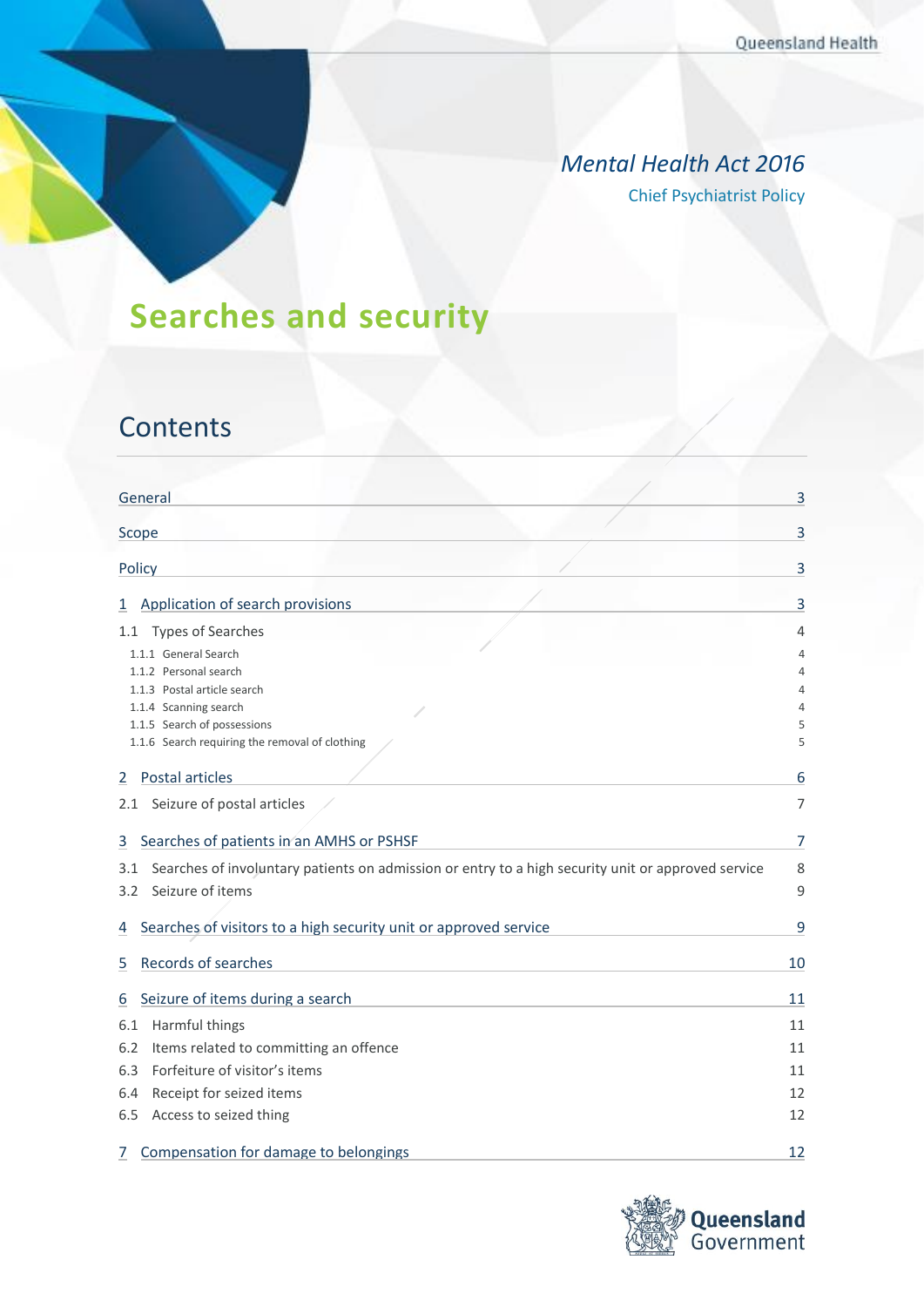|                               | 8 Authorised security officers – only for high security units | 13 |
|-------------------------------|---------------------------------------------------------------|----|
| 9 Exclusion of visitors       |                                                               | 13 |
|                               | 9.1 Appeals against decision of an AMHS administrator         | 14 |
| Definitions and abbreviations |                                                               |    |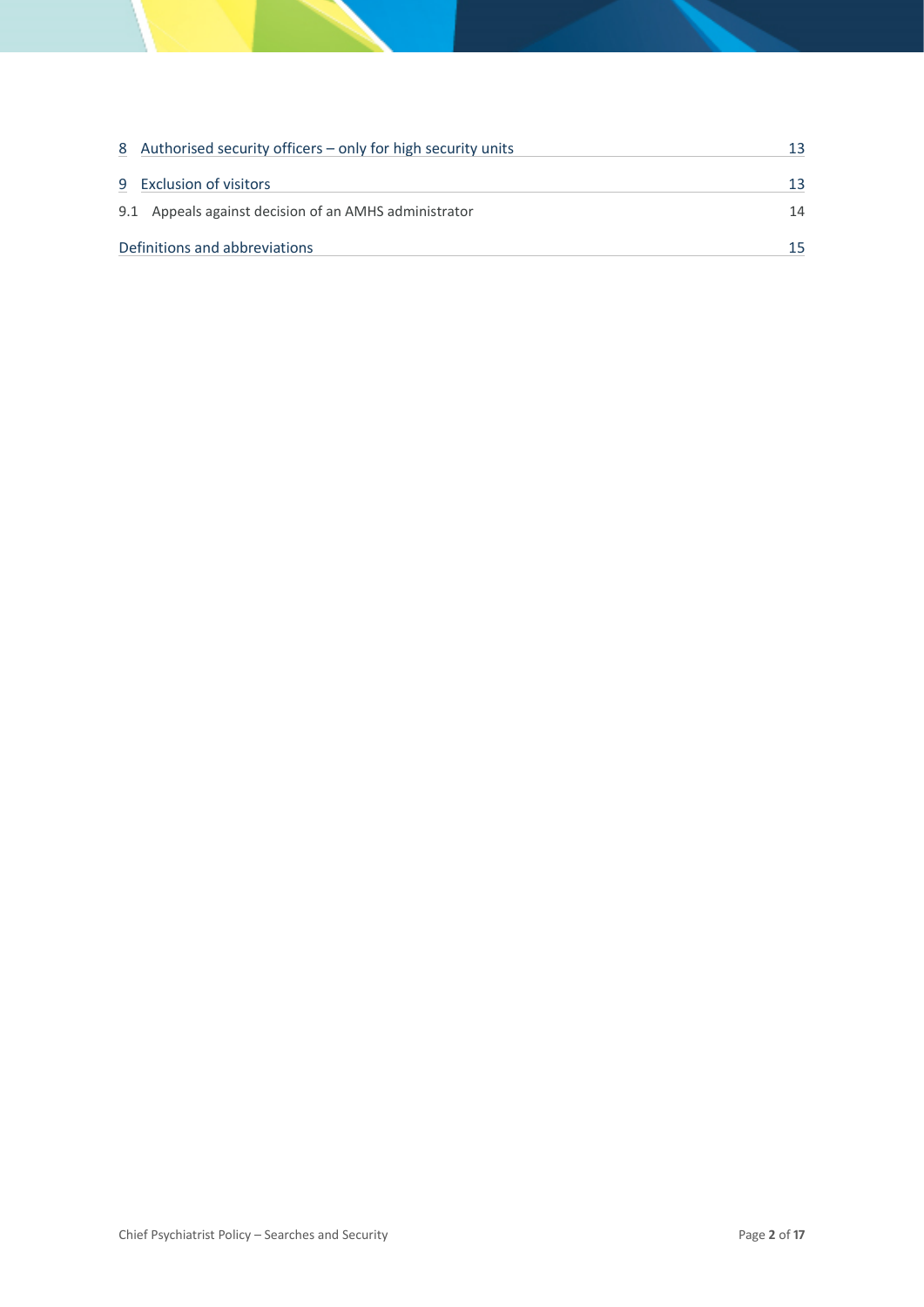## <span id="page-2-0"></span>General

The [Mental Health Act 2016](https://www.legislation.qld.gov.au/view/html/inforce/current/act-2016-005) (the Act) provides a framework for ensuring the safety and security of patients and others within an authorised mental health service (AMHS) or public sector health service facility (PSHSF).

This framework includes the authorisation of searches, mail procedures and processes relating to the exclusion of visitors.

Searches under the Act may be authorised under specific circumstances for patients and their belongings, as well as for visitors and visitors' belongings.

### <span id="page-2-1"></span>Scope

This Policy is mandatory for all Authorised Mental Health Services (AMHSs). An authorised doctor, authorised mental health practitioner, AMHS administrator, or other person performing a function or exercising a power under the Act **must** comply with this Policy.

Clinicians should work collaboratively with and in partnership with patients to ensure their unique agerelated, cultural and spiritual, gender-related, religious and communication needs are recognised, respected and followed to the greatest extent practicable. Clinicians should consider the timely involvement of appropriate local supports and provide treatment and care with a recovery-oriented focus.

This policy **must** be implemented in a way that is consistent with the objects and principles of the Act.

This Policy does not preclude other lawful searches and seizures authorised under another law or in accordance with local policy and procedure.

## <span id="page-2-2"></span>**Policy**

## <span id="page-2-3"></span>Application of search provisions

### **Key Points**

The Act provides that searches may be authorised for the following:

- particular persons detained in a PSHSF
- particular patients of an AMHS, in any part of the AMHS (e.g. inclusive of emergency departments)
- an involuntary patient on admission or entry to a high security unit or an approved AMHS
- visitors entering a high security unit or an approved AMHS
- posted items received at an AMHS for:
	- o an involuntary patient, or
	- o a voluntary patient receiving treatment in the AMHS.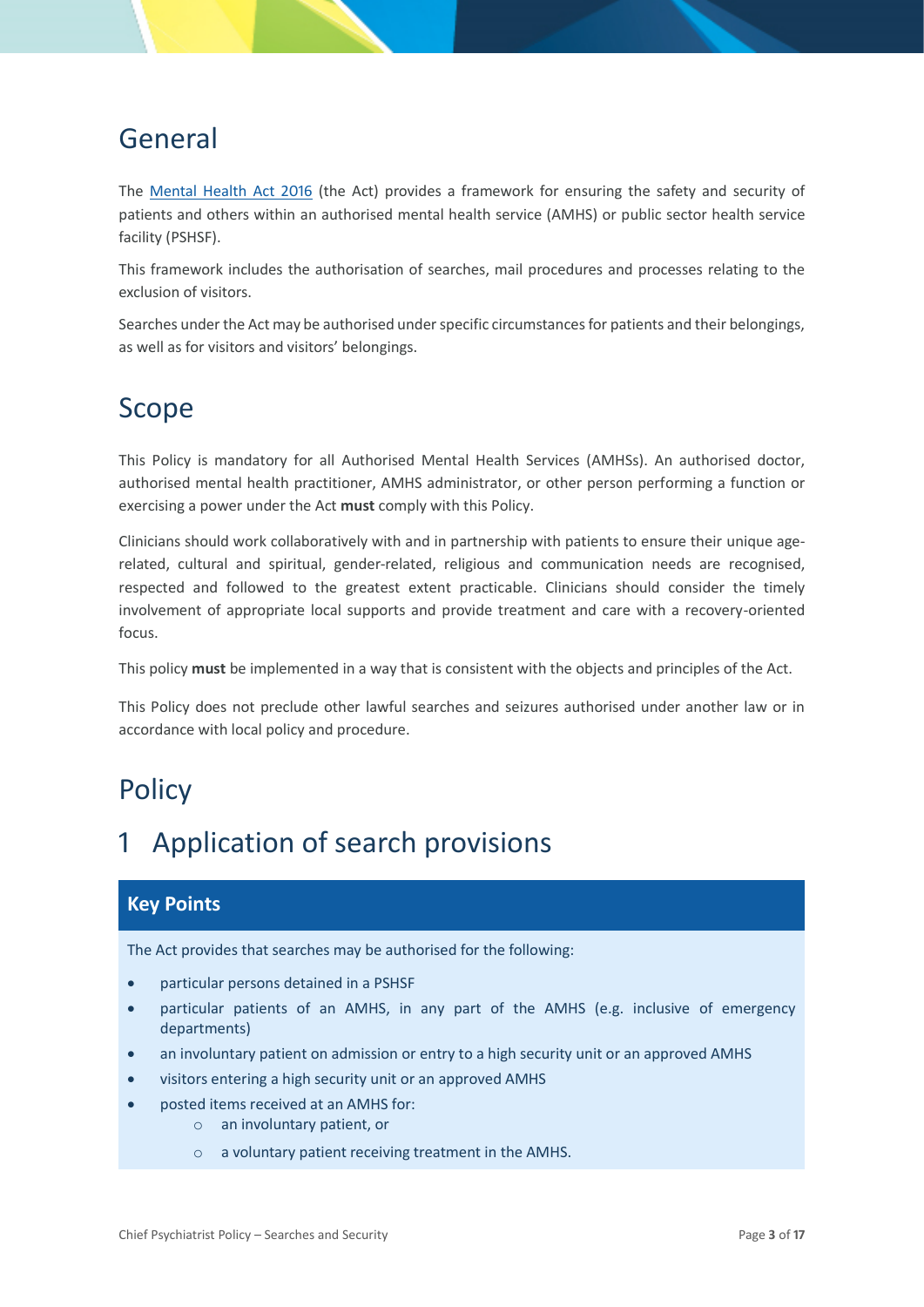### <span id="page-3-0"></span>1.1 Types of Searches

### <span id="page-3-1"></span>1.1.1 General Search

A general search means a search of a person:

- to reveal the content of the person's outer clothing or hand luggage without touching the person or the luggage, or
- in which the person may be required to open their hands or mouth for a visual inspection, and also to shake his or her hair vigorously.

### <span id="page-3-2"></span>1.1.2 Personal search

#### **Key Points**

A personal search means a search in which light pressure is momentarily applied to the person over the person's general clothes without direct contact being made with the person's genital or anal areas (including breast for persons identifying as female).

- A personal search may include any or all of the following:
	- o removing and inspecting an outer garment or footwear of the person,
	- $\circ$  removing and inspecting all things from the pockets of the person's clothing,
	- $\circ$  touching the clothing worn by the person only to the extent necessary to detect things in the person's possession, and
	- o removing and inspecting any item found.

A personal search **must** be carried out in a way that respects the dignity of the person being searched and causes as little inconvenience to that person as possible in the circumstances.

The searcher may conduct a personal search only if:

- the searcher is the same gender as the person, and
- the search is carried out in a part of a building that ensures the person's privacy.

### <span id="page-3-3"></span>1.1.3 Postal article search

An AMHS administrator, or an appropriately qualified person authorised by the administrator, may open or search anything received at the AMHS for a patient. For example, a letter, parcel package or other item carried by a courier service.

A posted article search may include the use of electronic scanning device or physical examination, including for example opening the article.

### <span id="page-3-4"></span>1.1.4 Scanning search

A scanning search means a search of the person by electronic or other means that does not require the person to remove their clothes or to be touched by another person.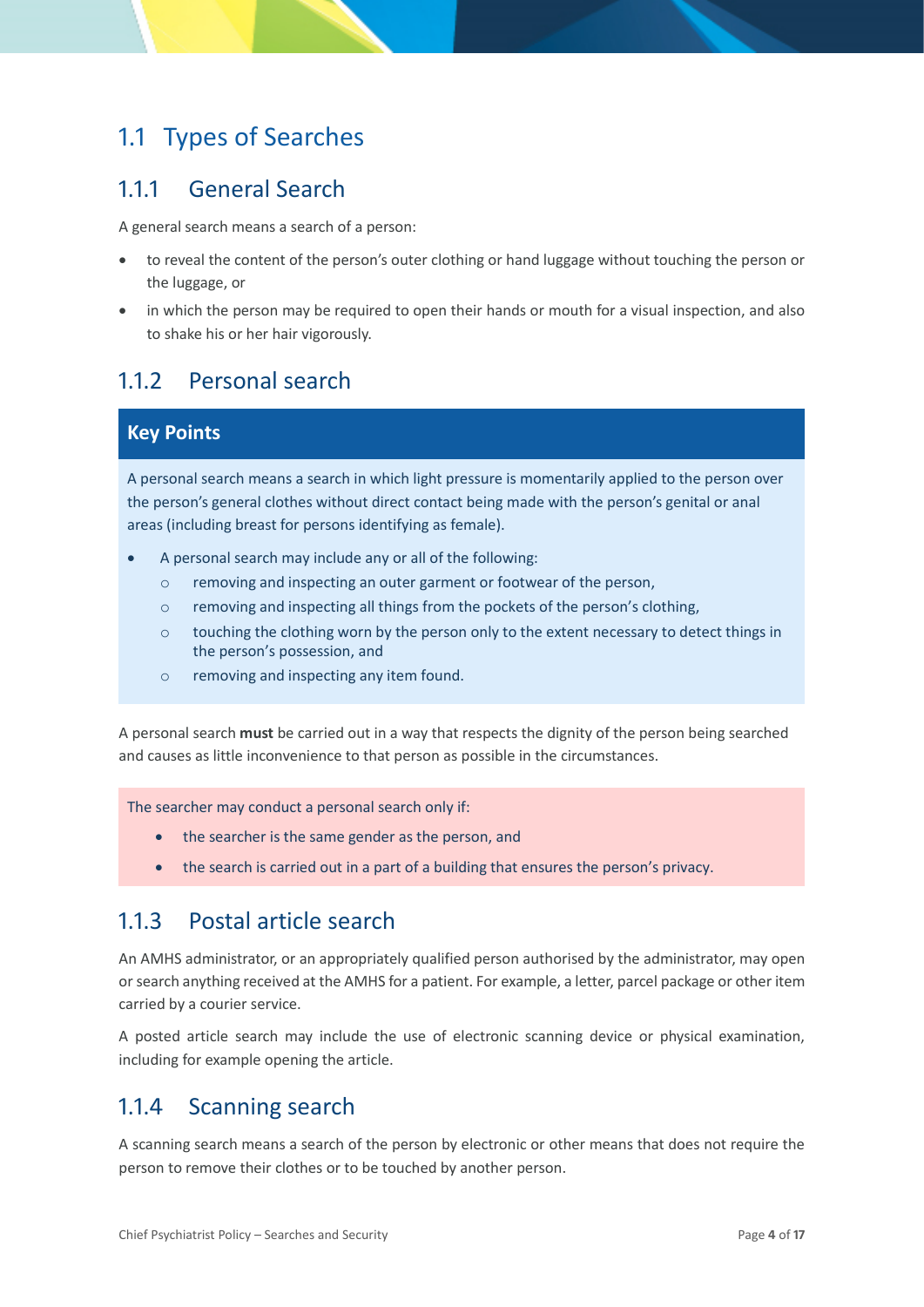A scanning search may be achieved by, for example, the use of a hand-held scanning device that passes over the person's body, or by requiring the person to walk through a scanning device.

### <span id="page-4-0"></span>1.1.5 Search of possessions

A person authorised to carry out a search of a person's possessions (e.g. a health practitioner, doctor or authorised security officer) may:

- open or inspect a thing in the person's possessions, and
- remove or inspect any detected thing.

A search of possessions may only occur if the owner of the possession is present or has been given the opportunity to be present.

### <span id="page-4-1"></span>1.1.6 Search requiring the removal of clothing

### **Key Points**

A search requiring the removal of clothing means a search in which the person removes all clothing during the course of the search; however no direct physical contact is made with the person.

A search requiring the removal of clothing can only be authorised with the approval of the AMHS administrator (or their delegate).

If the search is occurring outside of a high security unit or an approved AMHS, the person in charge of the PSHSF may also give approval for a search requiring the removal of clothing.

The administrator or person in charge can only approve this type of search if they believe the removal of clothing is necessary in the circumstances.

A search requiring removal of clothing **must** be carried out by at least two of the following persons who are authorised to conduct this type of search:

- a health practitioner,
- doctor, or
- in high secure or approved units, an authorised security officer.

There **must** be no more people involved in the search than is necessary to carry out the search.

#### Each person carrying out the search **must** be the same gender as the person being searched.

Before searching, one of the searchers **must** explain to the person:

- that the person will be required to remove the person's clothing during the search, and
- the reasons why it is necessary to remove the clothing.

The searcher **must:**

• ensure the search is carried out in a part of a building that ensures the person's privacy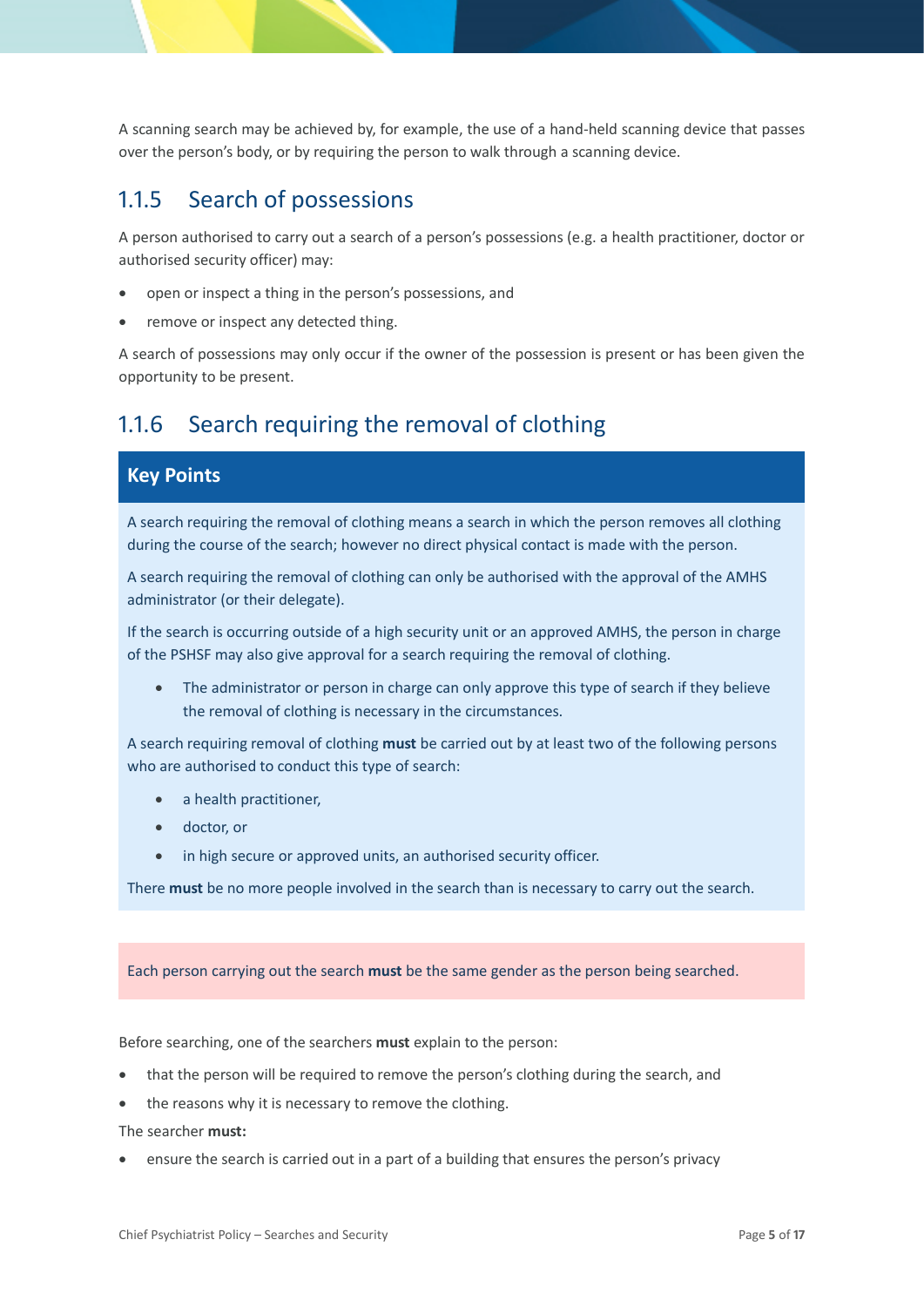- ensure the way in which the person is searched causes minimal embarrassment to the person
	- o take reasonable care to protect the person's dignity
	- o carry out the search as quickly as practical, and
	- o allow the person to get dressed as soon as the search is finished.

The searcher **must**, if reasonably practicable, give the person the opportunity to remain partly clothed during the search, including, for example, by allowing the person to keep their clothing on their upper body before being required to remove clothing from the lower part of the body, and vice versa.

If the searcher seizes clothing as a result of the search, the searcher **must** ensure that the person is left with, or given, reasonably appropriate clothing.

Authorisation for a search requiring the removal of clothing is limited to removing clothes for the purpose of searching only; it does not extend to other circumstances where clothing may need to be removed (e.g. emergency clinical situations).

### <span id="page-5-0"></span>2 Postal articles

#### **Key Points**

The postal article search provisions apply to:

- involuntary patients, and
- a person receiving treatment and care for a mental illness in an AMHS, other than as an involuntary patient, including a person receiving treatment and care under an advance health directive or with the consent of a personal guardian or attorney.

Patients in an AMHS have the same rights as any other person in the community to send and receive postal articles.

It is an offence under the Act to prevent or impede the delivery or sending of *postal articles* to and from an AMHS.

These provisions do not apply if the addressee of the *postal article*:

- is the subject of a non-contact order, or
- has given written notice to the relevant AMHS Administrator requesting that postal articles sent by the patient to the addressee be withheld.

The administrator, or an appropriately qualified person authorised by the administrator, may open or conduct a postal article search on anything received at the AMHS, for a patient.

- The administrator may only open or search the article if the patient is present or if the patient has been given an opportunity to be present.
	- o This does not apply if the patient obstructs the administrator's ability to search the article.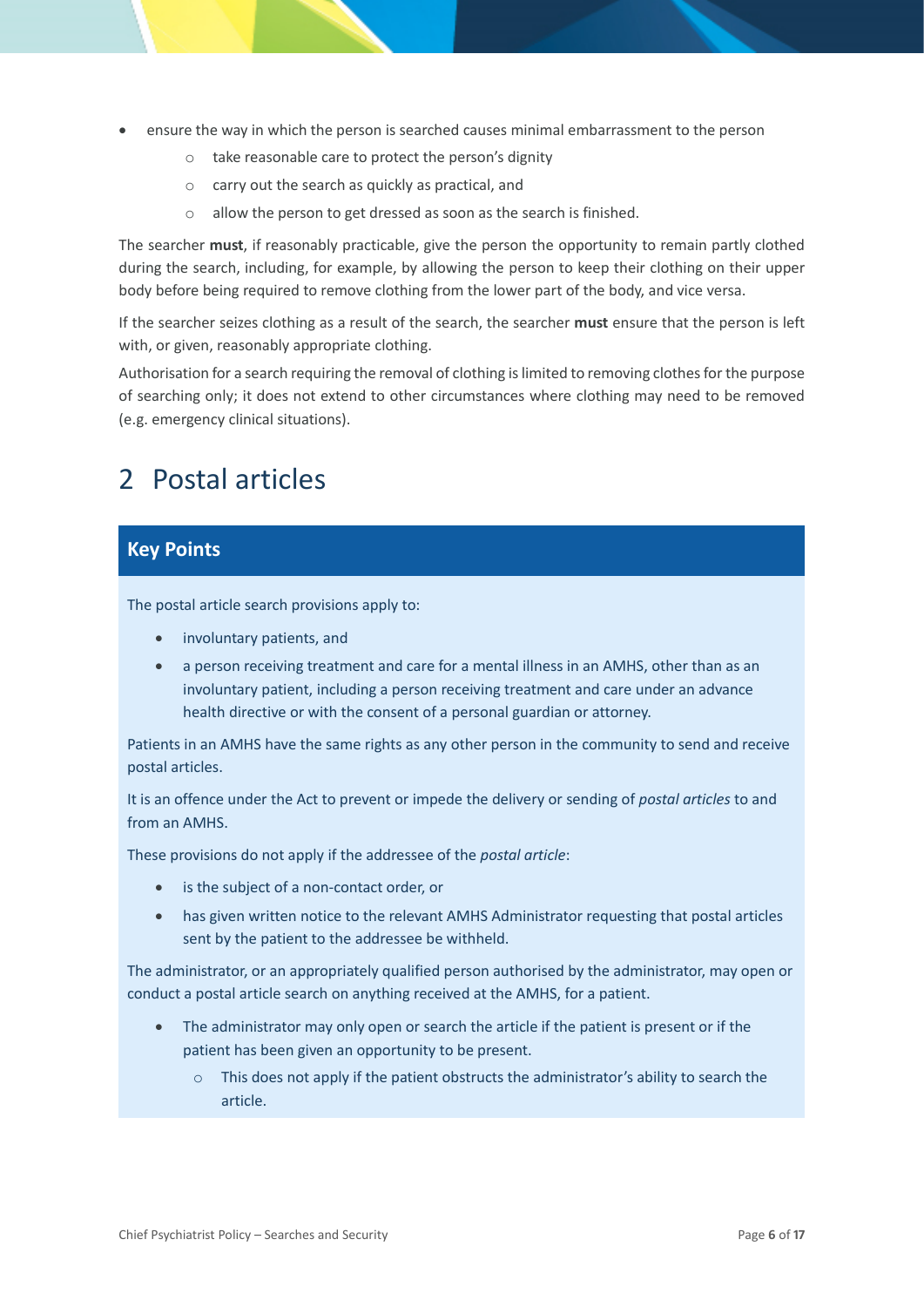### <span id="page-6-0"></span>2.1 Seizure of postal articles

An administrator or appropriately qualified person authorised by the administrator, may seize an item if, on opening or examining the article, they reasonably suspect an item is:

- connected with, or is evidence of, the commission or intended commission of an offence, or
- $\bullet$  a harmful thing<sup>1</sup>.

Section 8 of this policy outlines processes associated with the seizure of an item.

## <span id="page-6-1"></span>3 Searches of patients in an AMHS or PSHSF

#### **Key Points**

An involuntary patient or a classified patient (voluntary) may be searched in an AMHS or PSHSF (in any part of the AMHS or PSHSF, e.g. including an emergency department) if a doctor or health practitioner believes the patient may have something harmful in their possession.

- The doctor or health practitioner may carry out a general search, scanning search, or personal search of the patient without the patient's consent.
- The doctor or health practitioner may also search the patient's possessions.

If the relevant AMHS administrator or person in charge of a PSHSF gives approval for a search requiring the removal of clothing, the doctor or health practitioner may carry out the search.

Non-consensual searches represent a significant personal intrusion. A search of a patient or their possessions should, as far as possible, occur with the patient's consent.

The authority to search should only be considered if it is not possible to obtain consent and the individual circumstances warrant a non-consensual search.

Before carrying out a search, the doctor or health practitioner **must** tell the patient and their support person/s the reasons for the search and how it is to be carried out. Reasonable steps **must** be taken to ensure the patient understands the information. This may include, use of an interpreter or other methods of communication, such as sign language, written explanations or explanation with assistance from a support person.

<sup>1</sup> Harmful thing means anything that may be used to threaten the security or good order of an AMHS or PSHSF; or threaten a person's health or safety; or that, if used by a patient in an AMHS or PSHSF is likely to adversely affect the patient's treatment or care. (E.g. a dangerous drug, alcohol, medication, provocative or offensive documents).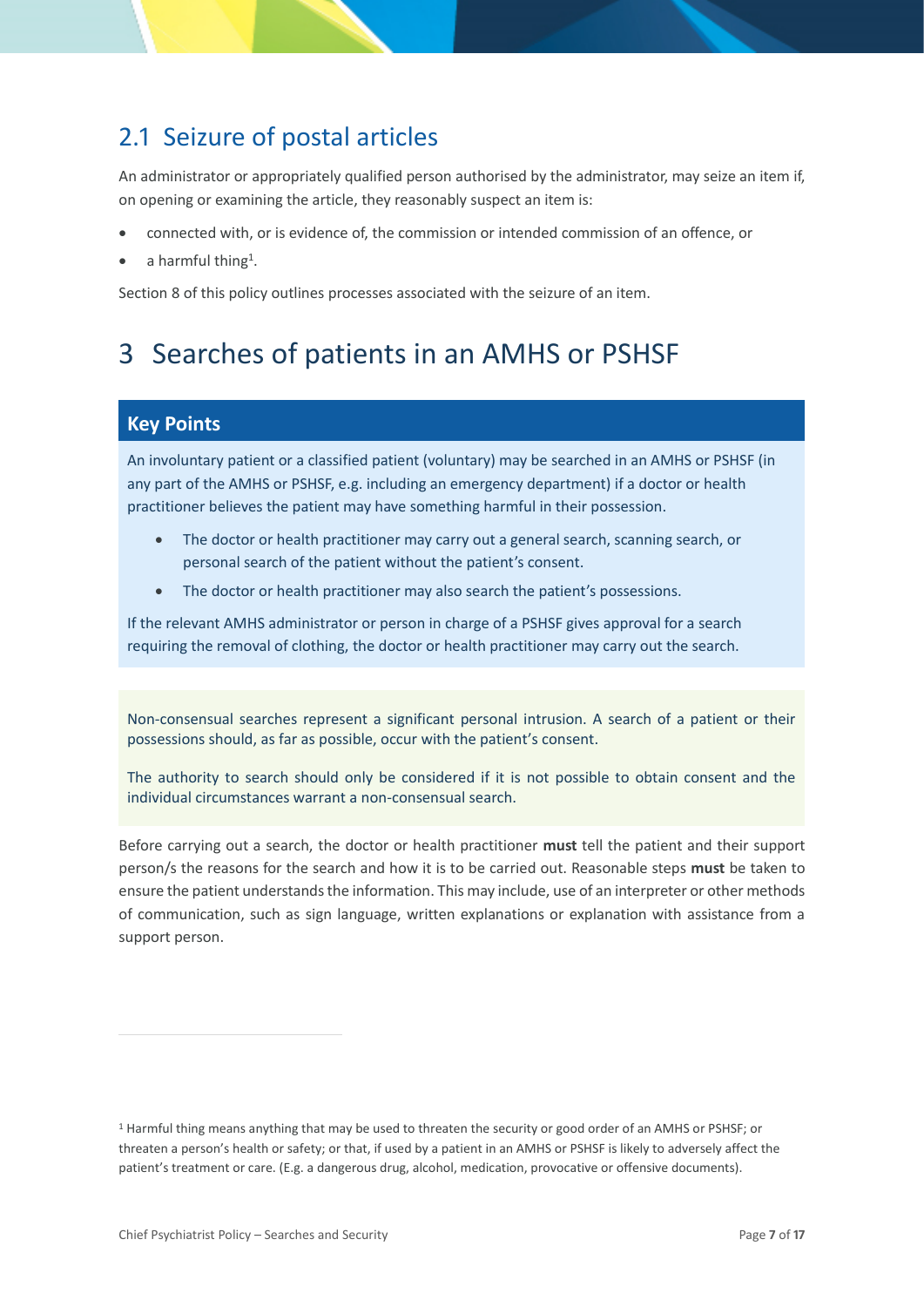A search under this authority may be undertaken at any time (e.g. on or during admission to a unit or on return from limited community treatment) provided the doctor or health practitioner has a belief that the patient has a harmful thing.

In considering the need to authorise a search for a harmful thing, the doctor or health practitioner should have regard to the individual circumstances of the case. Relevant factors will vary with individual circumstances but may include:

- if the patient has not consented to a search, the reason for any objection
- the patient's history
- any collateral information, and
- the environment, including items that might constitute a harmful thing in that environment.

The doctor or health practitioner **must** document their decision and the reasons for it, including any relevant factors taken into account, in the patient's records on CIMHA.

A doctor or health practitioner may carry out a search under this section with the help (including the assistance of security officers), and using the force, that is necessary and reasonable in the circumstances.

## <span id="page-7-0"></span>3.1 Searches of involuntary patients on admission or entry to a high security unit or approved service

#### **Key Points**

An involuntary patient of a high security unit, or an approved service*,* may be searched on admission or entry to the unit or service.

• Entry to a unit may include entry to a particular room (such as a seclusion room) or part of the service.

A search on admission or entry can occur in a routine manner without the searcher requiring a belief that the person has a harmful thing.

An authorised security officer may carry out a general search, scanning search, or personal search of the patient without the patient's consent. The officer may also search the patient's possessions.

If the relevant AMHS administrator gives approval for a search requiring the removal of clothing, the authorised security officer may carry out the search.

Non-consensual searches represent a significant personal intrusion. A search of a patient or their possessions should, as far as possible, occur with the patient's consent.

The authority to search should only be considered if it is not possible to obtain consent and the individual circumstances warrant a non-consensual search.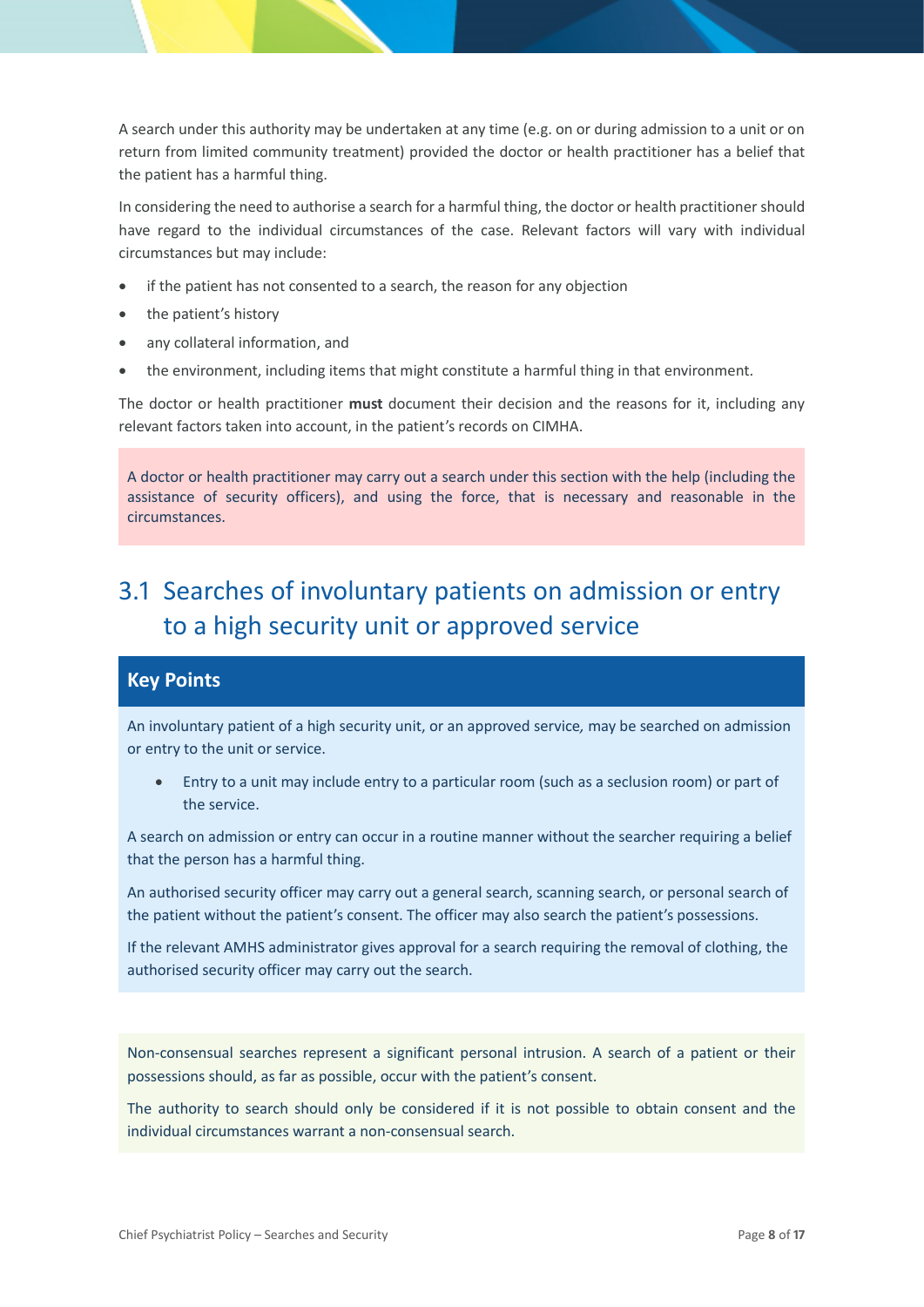Before carrying out a search, the authorised security officer **must** tell the patient and their support person/s the reasons for the search and how it is to be carried out. Reasonable steps **must** be taken to ensure the patient understands the information. This may include, use of an interpreter or other methods of communication, such as sign language, written explanations or explanation with assistance from a support person.

A search under this section may be carried out with the help, and using the force, that is necessary and reasonable in the circumstances.

### <span id="page-8-0"></span>3.2 Seizure of items

An item may be seized by a searcher undertaking a search of a patient if they reasonably suspect an item is:

- connected with, or is evidence of, the commission or intended commission of an offence, or
- a harmful thing.

Section 8 of this policy outlines processes associated with the seizure of an item.

## <span id="page-8-1"></span>4 Searches of visitors to a high security unit or approved service

#### **Key Points**

A visitor to a high security unit, or an approved service, may be asked by an authorised security officer to consent to a:

- general search, scanning search, or personal search, or
- search of the visitor's possessions.

The authorised security officer **must**:

- tell the visitor the officer's powers in relation to the search,
- how the search will be carried out, and
- the visitor's rights in relation to the search.

If the visitor does not provide consent to the search, the authorised security officer may refuse the visitor permission to enter the service.

If the visitor has already entered the service, the authorised security officer may direct them to leave. A visitor **must** comply with this direction.

A visitor may ask a search to be stopped at any time if the visitor is prepared to leave the service immediately.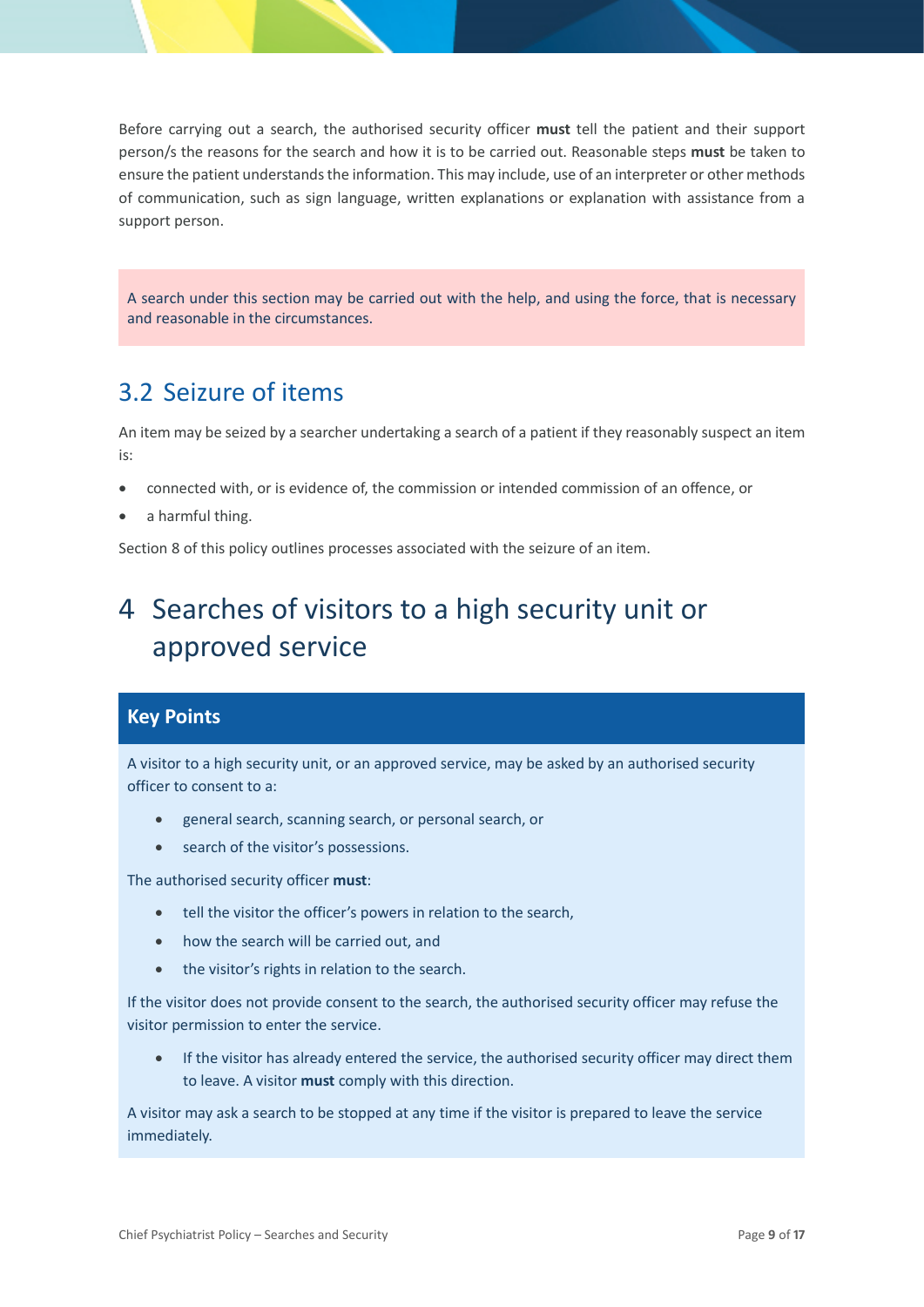• An authorised security officer **must** comply with this request and the visitor will be required to leave the service immediately.

If an authorised security officer believes a possession of the visitor is a harmful thing, they may request that it be left with the officer until the visitor leaves the service.

- If the visitor does not comply with this request, the authorised security officer may refuse the visitor entry to the service.
- If the visitor has already entered the service, the authorised security officer may direct them to leave. A visitor **must** comply with this direction.

A visitor may also leave their possessions with the authorised security officer for the duration that they are visiting the service.

If a visitor's possession was left with an authorised security officer, the officer **must** ensure the item is returned if the visitor requests that it be returned, and the officer is satisfied the visitor is about to leave the service.

An authorised security officer may seize anything found during the search of a visitor if the officer reasonably suspects the item is connected with, or is evidence of, the commission or intended commission of an offence.

## <span id="page-9-0"></span>5 Records of searches

A record **must** be kept for:

- a search requiring the removal of clothing, and
- any item seized during a search.

As soon as practicable after carrying out the search, the searcher **must** make a written record of the search, including:

- the reasons for the search
- the names of the people present during the search
- how the search was carried out
- details of any items seized during the search and the condition of the item,
- the reasons for seizing these items, and
- what actions were taken in relation to the item (e.g. stored, provided to police, disposed etc.).

A copy of the record **must** also be uploaded to CIMHA.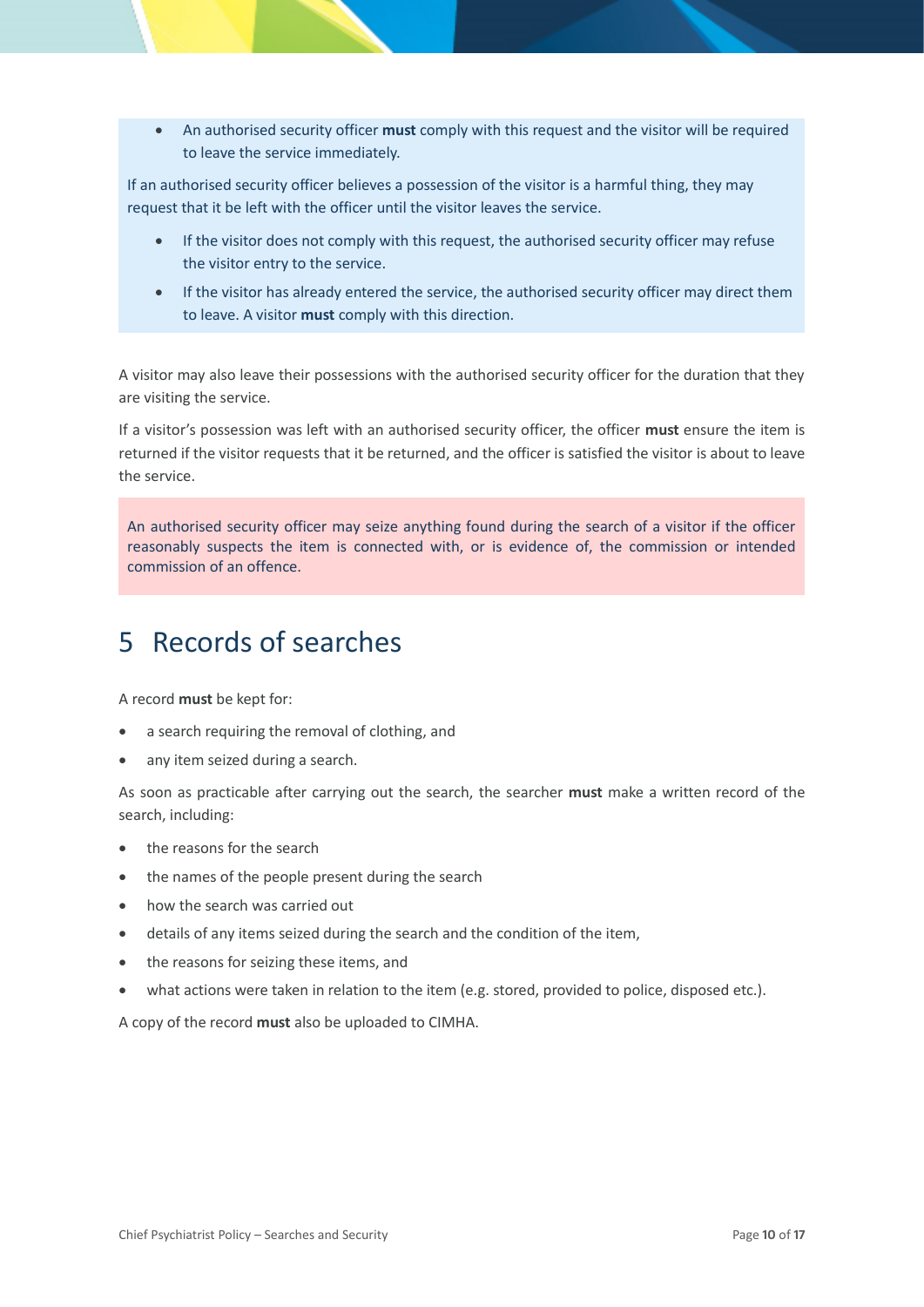## <span id="page-10-0"></span>6 Seizure of items during a search

### <span id="page-10-1"></span>6.1 Harmful things

#### **Key Points**

If a searcher believes that an item seized from a patient is a harmful thing, the searcher **must**:

- keep it for the patient and return it to the patient when they are discharged from the AMHS or PSHSF,
- give it to someone else if the patient is able to, and has provided, their agreement, or
- give or send the item to another person if the *searcher* is satisfied that someone else is entitled to possession of the thing.

If the searcher is satisfied that the item is of negligible value, the searcher may dispose of it in the way in which the administrator or the person in charge deems appropriate.

Value judgements in relation to an item should not be limited to monetary value, and if practicable consultation with the patient on the item's value to them should be undertaken prior to any item being disposed of.

### <span id="page-10-2"></span>6.2 Items related to committing an offence

If the searcher believes an item that has been seized is connected with, or evidence of, committing an offence against an Act, the searcher **must** give it to an authorised inspector under that Act.

• An authorised inspector is a person authorised under an Act to perform inspection and enforcement functions for that Act (e.g. Police officers).

If the authorised inspector agrees that the item is evidence of an offence or intent to commit an offence, then the authorised inspector **must** deal with it in accordance with the relevant Act under which the inspector is appointed.

If the authorised inspector does not consider the item is evidence of an offence of intent to commit an offence, the inspector **must** return it to the searcher who should deal with it as if it was a harmful thing or a visitor's seized item.

### <span id="page-10-3"></span>6.3 Forfeiture of visitor's items

An item seized from a visitor is forfeited if the searcher*:*

- cannot find the visitor after making reasonable inquiries, or
- cannot return it to the visitor after making reasonable efforts.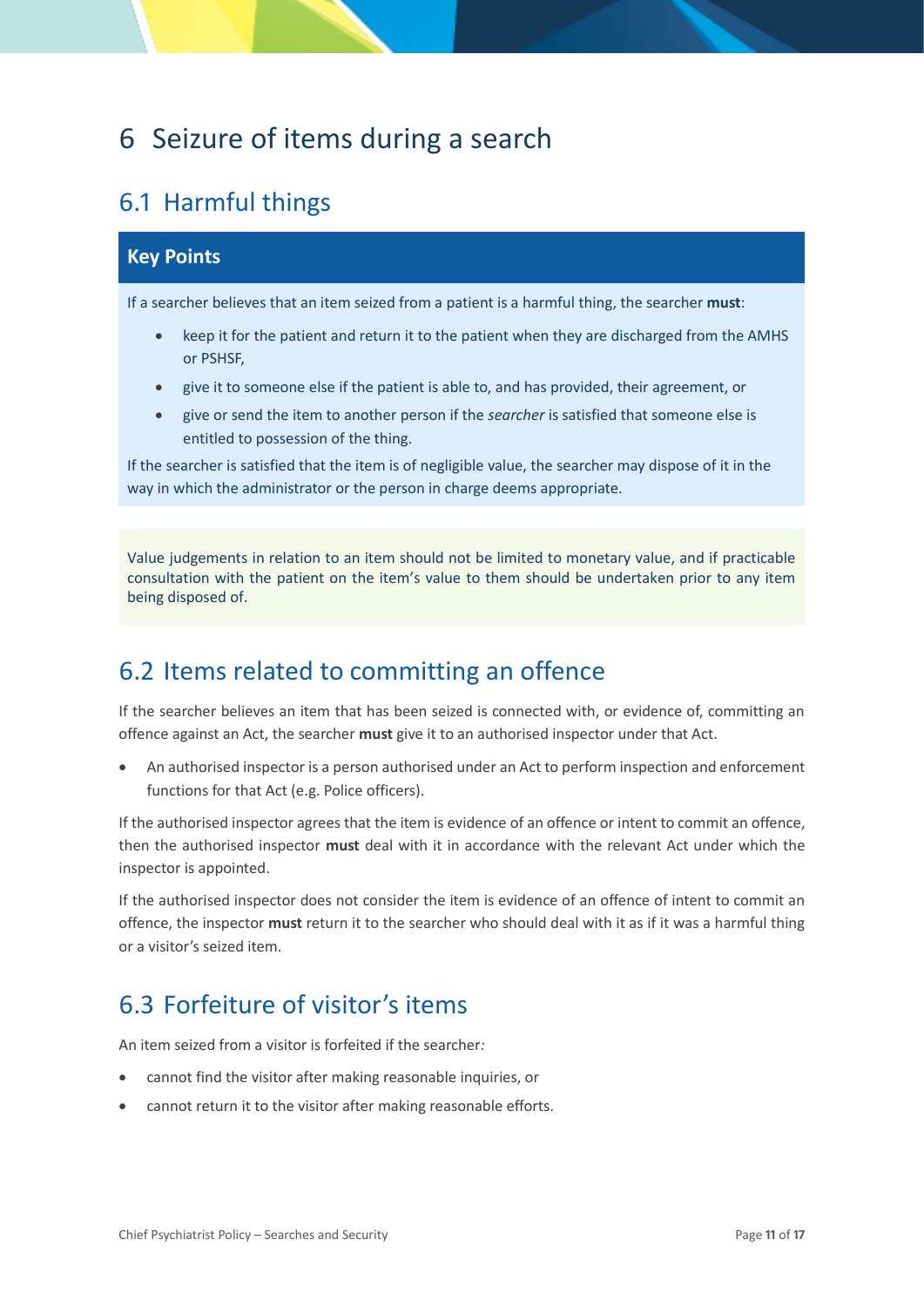Reasonable attempts to contact a visitor or to return an item to a visitor are not required if it would be unreasonable in particular circumstances to make inquiries or return the item (e.g. there is a safety concern in relation to making contact or returning an item to a visitor).

The nature and extent of inquiries and efforts to return an item should be determined with regard to the nature of the item, its condition and overall value.

### <span id="page-11-0"></span>6.4 Receipt for seized items

If an item is seized during a search, the searcher **must** give the person from whom the item was seized a receipt for the item. The receipt should briefly describe the item seized and its condition.

A receipt is not required to be given for a seized item that is given to another person (e.g. the patient has agreed that the item can be given to another person or the seized item belongs to another person). However, there should be clear documentation of the patient's decision to have the item go to another person.

### <span id="page-11-1"></span>6.5 Access to seized thing

If an item has been seized, the searcher **must** allow the owner of the item to inspect it and, if it is a document, to copy it, until the item is forfeited or returned.

This does not apply if it would be impracticable or unreasonable to allow access to the item or for the document to be copied.

## <span id="page-11-2"></span>7 Compensation for damage to belongings

A patient or visitor may claim compensation for the cost of repairing or replacing their possessions if they are damaged in the processes of a search or seizure.

A court may order an amount be paid only if it is fair to make the order in the circumstances.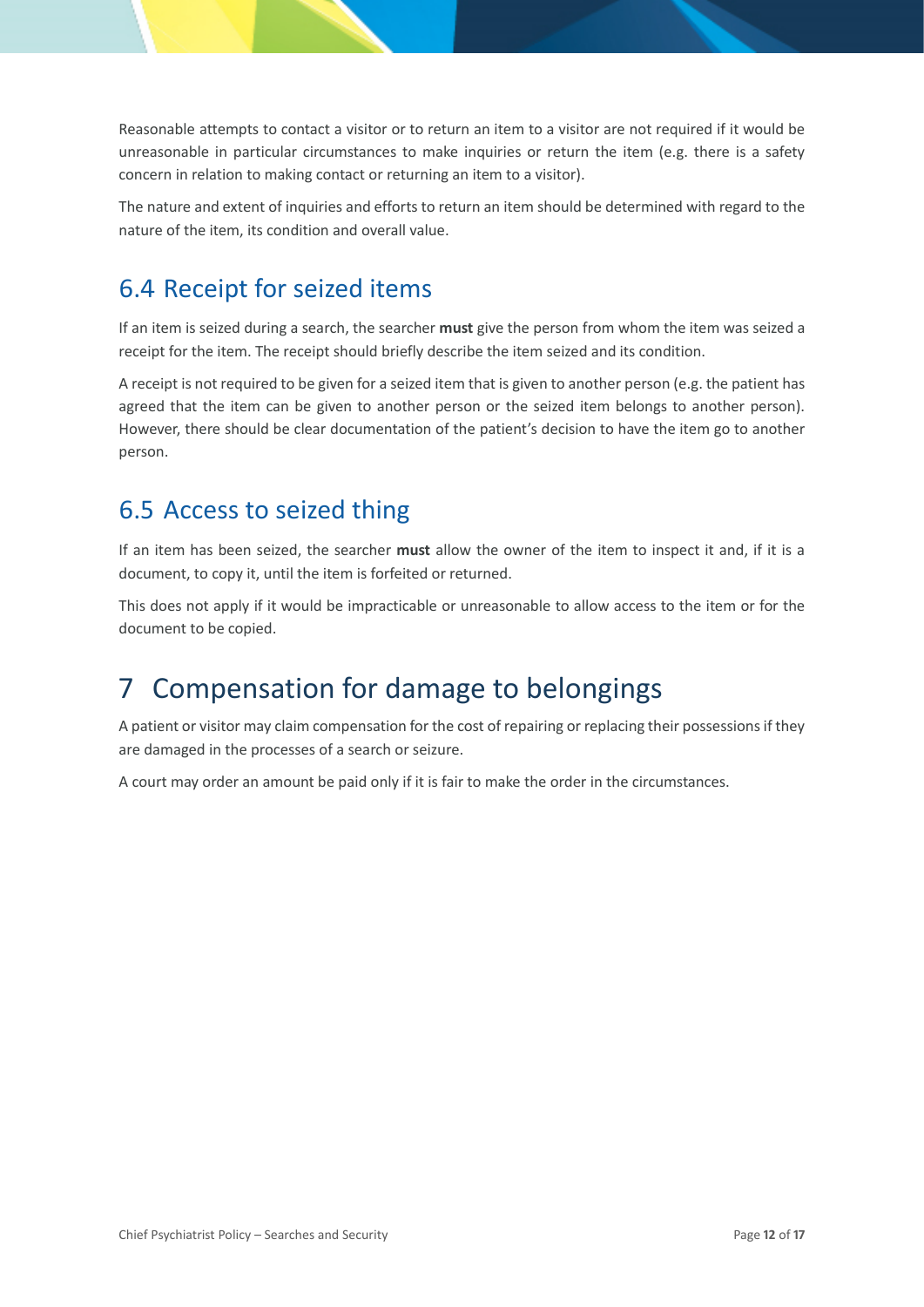## <span id="page-12-0"></span>8 Authorised security officers – only for high security units

#### **Key Points**

When considering authorising a security officer or employee as an authorised security officer, the AMHS administrator should take account of:

- the type of searches that are to be conducted (i.e. different skills may be required depending on whether it is intended the person be permitted to conduct a search of belonging or a search of the person)
- the person's experience and expertise in mental health service provision and the level of supervision required, and
- the type/level of training that the person has undertaken or requires to conduct searches.

An authorised security officer for a high security unit or an approved service **must** carry an identity card approved by the administrator which identifies the person as an authorised security officer.

In authorising the officer or employee, the administrator should limit the person's powers as appropriate in the circumstances (e.g. the instrument of authorisation should specify if the person is authorised to only conduct general searches).

## <span id="page-12-1"></span>9 Exclusion of visitors

#### **Key Points**

An AMHS administrator may refuse entry to a visitor, if there is concern that the visit will adversely affect that patient's treatment and care.

• This concern may include concern that the patient's mental state may deteriorate based on previous deterioration that occurred during or after the last visit from that visitor.

The administrator **must** give the person written notice of the decision. A template letter is available in CIMHA for this purpose. The notice **must** state:

- the reasons for the decision, and
- the process for the person to appeal against that decision to the Mental Health Review Tribunal (MHRT) within twenty-eight (28) days of receiving the notice.

Where appropriate, the written notice should also specify the duration of the exclusion (i.e. a start and end date). The decision to exclude a visitor should be reviewed at regular intervals.

Consultation on the content of the letter with local legal services is strongly encouraged.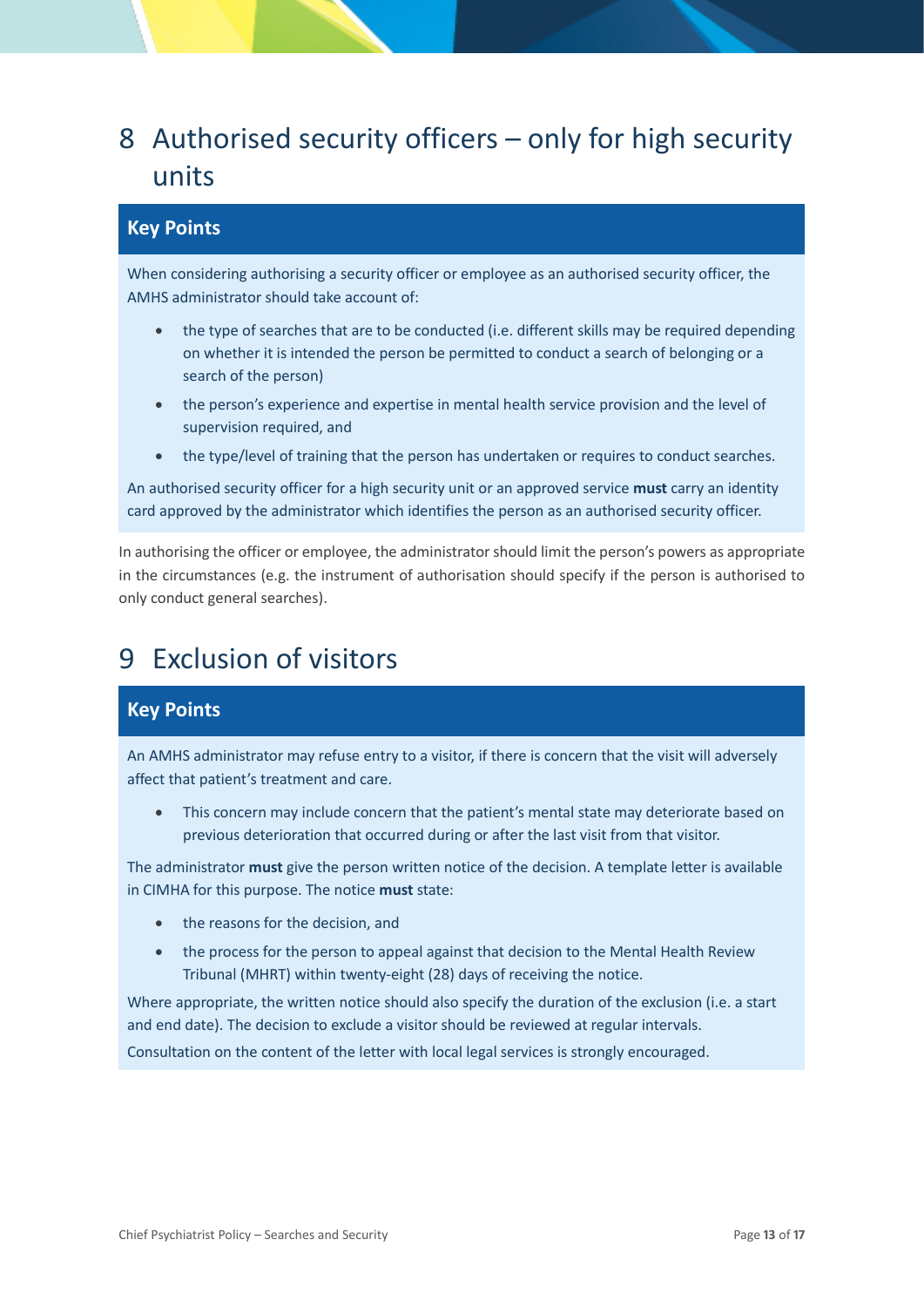The administrator cannot exclude:

- a patient's legal representative
- a health practitioner whose visit has been requested by the patient, or
- a person performing a function under another Act (for example a community visitor under the *Public Guardian Act 2014*, or a police officer).

### <span id="page-13-0"></span>9.1 Appeals against decision of an AMHS administrator

If the person who is refused entry by an administrator is dissatisfied with this decision, the person may apply against the decision to the MHRT.

The person **must** give notice of appeal to the MHRT within **twenty-eight (28) days** of receiving the decision of the administrator. This notice is available a[t www.mhrt.qld.gov.au.](http://www.mhrt.qld.gov.au/)

The MHRT **must**:

- give notice of the appeal to the relevant administrator within **seven (7) days** after the appeal is started, and
- give **seven (7) days**' notice of the hearing to the parties to the appeal.

In deciding an appeal, the MHRT may confirm or set aside the decision of the administrator to refuse entry to the visitor.

**Issued under section 305 of the** *Mental Health Act 2016***.**

**Dr John Reilly Chief Psychiatrist, Queensland Health 22 May 2020**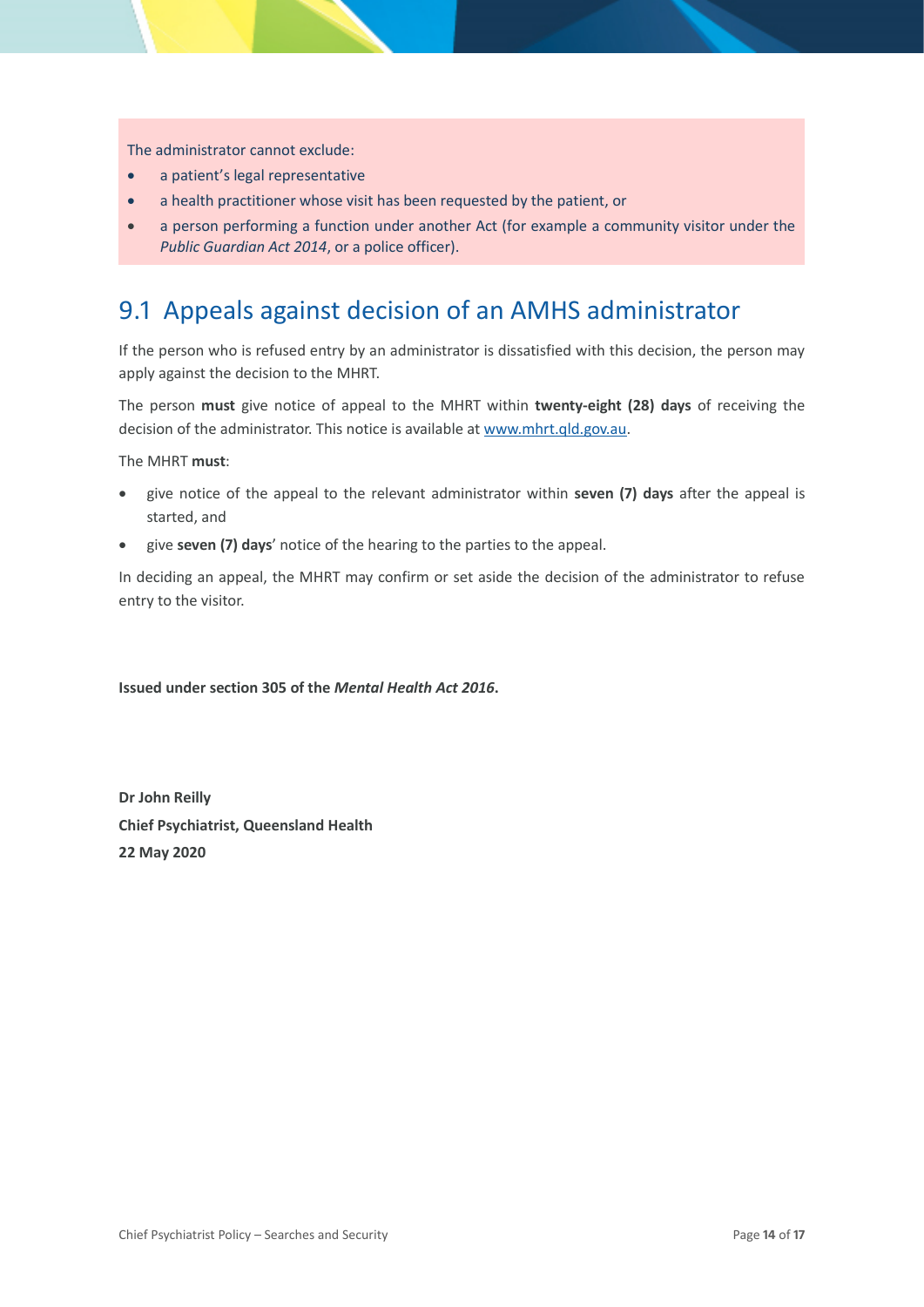## <span id="page-14-0"></span>Definitions and abbreviations

| Term                           | <b>Definition</b>                                                                                                                                                                                                                                                                                                                                                                                                                             |  |  |
|--------------------------------|-----------------------------------------------------------------------------------------------------------------------------------------------------------------------------------------------------------------------------------------------------------------------------------------------------------------------------------------------------------------------------------------------------------------------------------------------|--|--|
| <b>AMHS</b>                    | Authorised mental health service $-$ a health service, or part of a health service, declared<br>by the Chief Psychiatrist to be an authorised mental health service. AMHSs include both<br>public and private sector health services. While treatment and care is provided to both<br>voluntary and involuntary patients, additional regulation applies under the Act for persons<br>subject to involuntary treatment and care.               |  |  |
| Authorised security<br>officer | Means a security officer, or an appropriately qualified employee of an AMHS who is<br>authorised by the administrator of the AMHS to provide security services to the AMHS.                                                                                                                                                                                                                                                                   |  |  |
| Authorised inspector           | Means a person who is authorised under an Act to perform inspection and enforcement<br>functions (e.g. a police officer).                                                                                                                                                                                                                                                                                                                     |  |  |
| Approved service               | Means an AMHS, or part of an AMHS, which has been approved by the Chief Psychiatrist<br>for the purpose of searching on entry or admission.                                                                                                                                                                                                                                                                                                   |  |  |
| <b>CIMHA</b>                   | Consumer Integrated Mental Health Application - the statewide mental health database<br>which is the designated patient record for the purposes of the Act.                                                                                                                                                                                                                                                                                   |  |  |
| Harmful thing                  | Means any item that may be used to:<br>threaten the security or good order of an AMHS or public sector health service facility<br>$\bullet$<br>threaten a person's health or safety, or<br>if used by a patient in an AMHS or public sector health service may adversely affect<br>the patient's treatment or care.<br>Examples of harmful things are a dangerous drug, alcohol, medication, weapon or<br>provocative or offensive documents. |  |  |
| Health practitioner            | Means a person registered under the Health Practitioner Regulation National Law; or<br>another person who provides health services, including, for example a social worker. For<br>the purpose of clarity, a person registered includes a nurse, psychologist or occupational<br>therapist.                                                                                                                                                   |  |  |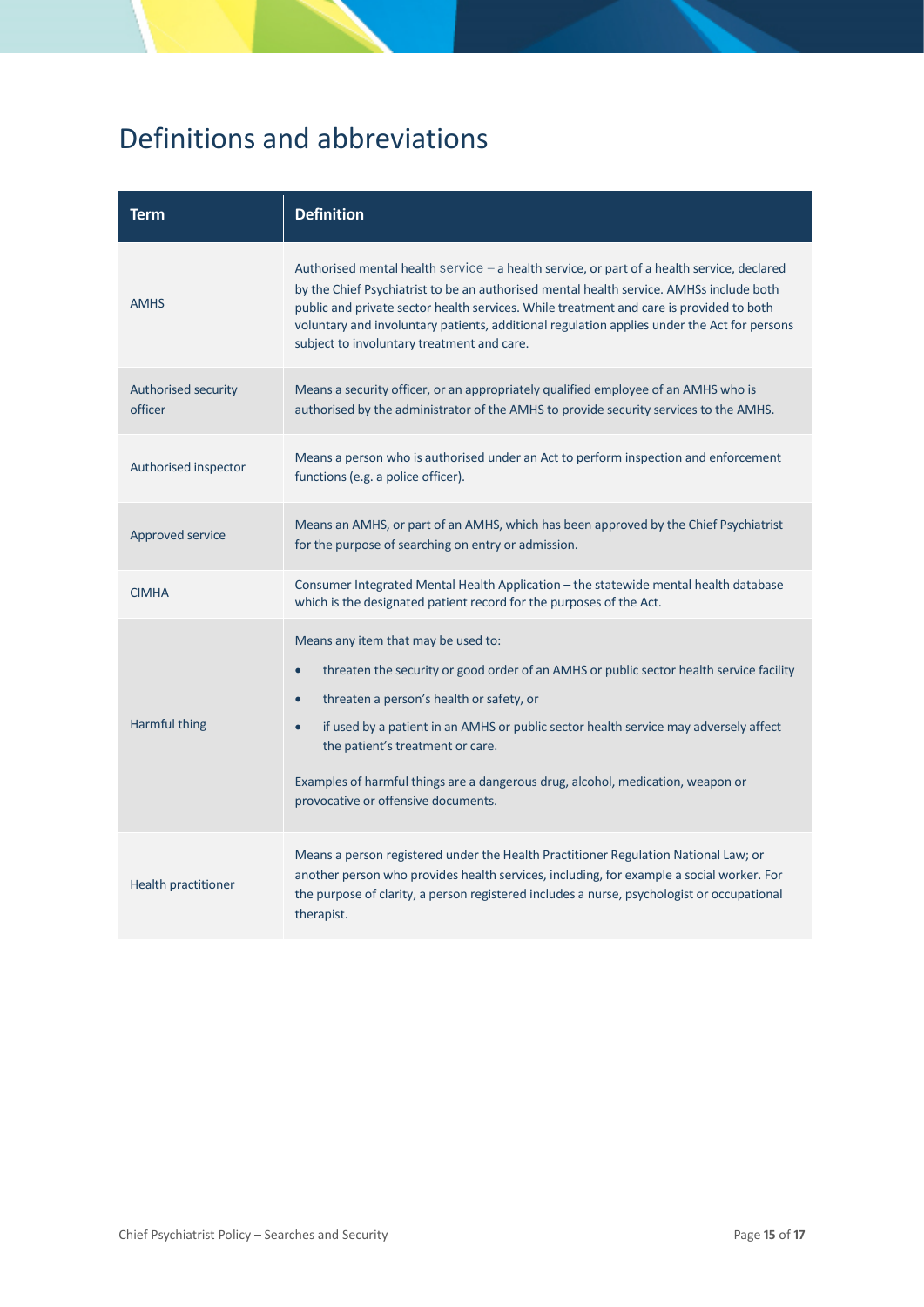| Term                  | <b>Definition</b>                                                                                                                                                                                                                                                                                                                                                                                                                                                                                                           |
|-----------------------|-----------------------------------------------------------------------------------------------------------------------------------------------------------------------------------------------------------------------------------------------------------------------------------------------------------------------------------------------------------------------------------------------------------------------------------------------------------------------------------------------------------------------------|
| Involuntary patient   | Means:<br>a person subject to any of the following:<br>an examination authority<br>-<br>a recommendation for assessment<br>$\overline{\phantom{0}}$<br>a treatment authority<br>-<br>a forensic order<br>a treatment support order<br>$\overline{\phantom{a}}$<br>a judicial order, or<br>$\overline{\phantom{a}}$<br>a person detained in an AMHS for up to an hour to enable a recommendation for<br>assessment to be made, or<br>a person absent without permission from another State detained in an AMHS.<br>$\bullet$ |
| Non-contact condition | Is a condition of a forensic order or treatment support order that prevents contact with a<br>stated person.                                                                                                                                                                                                                                                                                                                                                                                                                |
| Postal article        | Includes a postal article carried by a courier service.                                                                                                                                                                                                                                                                                                                                                                                                                                                                     |
| Searcher              | Means a person authorised to conduct a personal search under the Act.                                                                                                                                                                                                                                                                                                                                                                                                                                                       |
| Security officer      | Means a person employed or engaged by an AMHS to provide security services.                                                                                                                                                                                                                                                                                                                                                                                                                                                 |
| Support person        | For explaining to a patient, the reasons for search, support person means a nominated<br>support person or, if the person does not have a nominated support person, a family<br>member, carer or other support person.                                                                                                                                                                                                                                                                                                      |
| The Act               | <b>Mental Health Act 2016</b>                                                                                                                                                                                                                                                                                                                                                                                                                                                                                               |

#### **Referenced Documents and Policies**

*[Public Guardian Act 2014](https://www.legislation.qld.gov.au/view/html/inforce/current/act-2014-026)*

| <b>Document Status Summary</b>          |               |
|-----------------------------------------|---------------|
| Date of Chief Psychiatrist approval:    | 22 May 2020   |
| Date of effect:                         | 1 June 2020   |
| Supersedes version that took effect on: | 22 April 2020 |